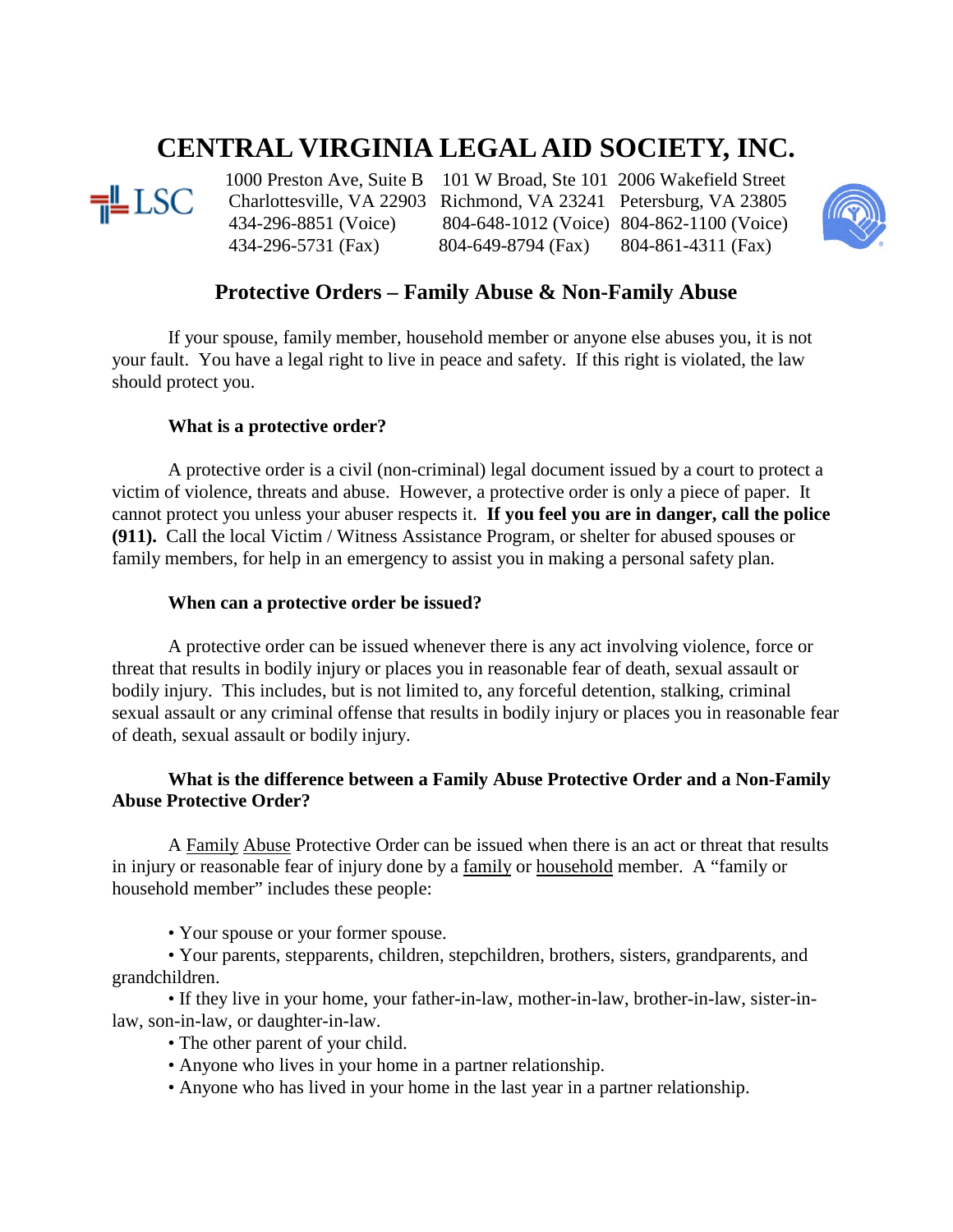A Non-Family Abuse Protective Order can be issued when there is an act or threat that results in injury or reasonable fear of injury done by anyone else. This includes, but is not limited to, victims of dating violence, sexual assault and stalking, no matter if there is any relationship between the victim and the abuser.

#### **Do I have to take out a criminal warrant to get a protective order?**

No. Both types of protective orders – for family abuse and for non-family abuse – do not require a criminal warrant. The standard for issuing both types of protective orders is the same. The test is whether you recently have been subjected to an act or threat that results in injury or reasonable fear of injury.

## **What is the first thing I should do?**

You should leave. If you don't have friends or relatives who will take you in and you are a victim of family abuse, you can go to a shelter for abused spouses or family members. To find a shelter, you may call toll-free 1-800-838-8238. This is the Virginia Family Violence and Sexual Assault Hotline. You can find more information at their web site: [http://www.vadv.org.](http://www.vadv.org/)

If you don't have friends or relatives who will take you in and you are a victim of nonfamily abuse, you can contact the Victim / Witness Assistance Program of the Virginia Department of Criminal Justice Services. You may call toll-free at 1-888-887-3418. You can find more information at their web site: [http://www.dcjs.virginia.gov/victims.](http://www.dcjs.virginia.gov/victims)

If you have children and decide to leave, you should take your children with you. Unless this will put you or the children in danger, you should do this if at all possible. If you leave without your children, you may have trouble getting custody of them later.

## **What things can I do in the criminal law?**

Although you are not required to, you can ask for a criminal warrant. It is a crime to beat or injure you. It is a crime even to touch or hold you against your will. It also is a crime to threaten to beat or injure you if that would put you in reasonable fear of harm.

To file a criminal warrant, you should go either to the nearest Magistrate or to the Commonwealth Attorney's office in your city or county. The abuser may be arrested and put in jail until bail can be made. You will be told the date, time and place of the trial. You should go to the trial and tell the Judge what happened. If you ask for a criminal warrant and don't follow it through, the Judge may not think the problem is serious if you ask for a criminal warrant in the future.

## **What things can I do in the civil (non-criminal) law?**

You can file a petition in the proper court for a protective order. If you are a victim of family abuse, you petition the Juvenile and Domestic Relations (J&DR) Court for a protective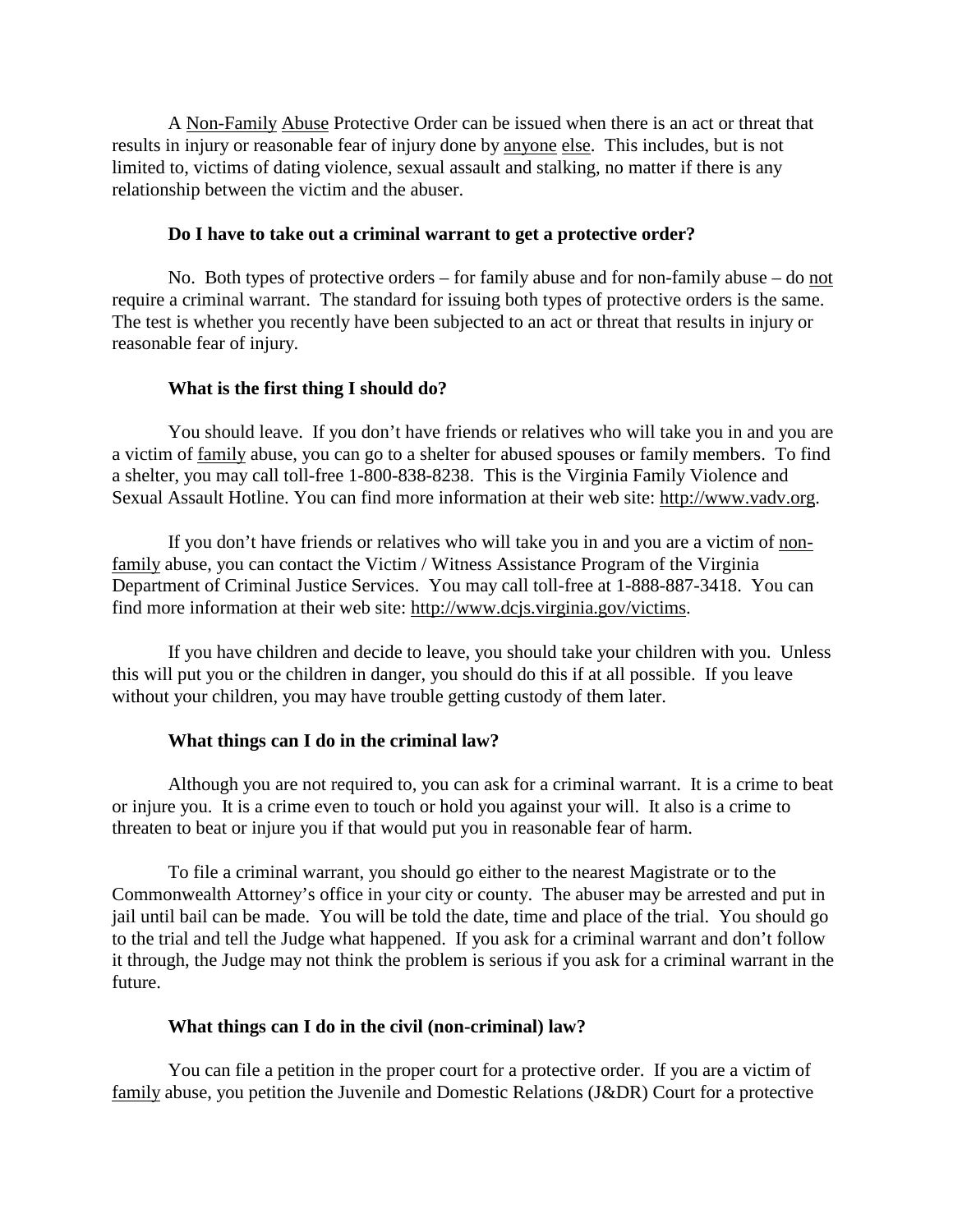order. To do this, you should go to the Court Service Unit of the J&DR Court in the city or county where the abuse took place.

If you are a victim of non-family abuse, you petition the General District Court for a protective order. To do this, you should go to the Clerk's Office of the General District Court in the city or county where the abuse took place.

In either court, you can do this by yourself, without an attorney, and without a filing fee. Generally, it is best to do this within 72 hours of the abuse.

An Emergency Protective Order (EPO) can be issued right away. An EPO is good for 72 hours. A Preliminary Protective Order (PPO) can be issued after the court gives the abuser notice and a chance for a hearing. A PPO is good for 15 days. The court also can issue a Permanent Protective Order (PO) after giving the abuser notice and a chance for a hearing. A PO is good for up to two years.

# **What information will I need to file a petition for a protective order?**

- A brief description of when and how you were threatened and/or abused.
- The name of the abuser.
- If you know it, the Social Security number and date of birth of the abuser.
- A physical description of the abuser.
- An address where the abuser can be found.

# **What else can I do?**

You can and should do all of these things. You don't have to choose between asking for a criminal warrant and filing for a protective order. You may do both.

# **How do I get an Emergency Protective Order?**

An EPO can be issued either by a Magistrate or a Judge. The Judge may be from J&DR Court, General District Court, or Circuit Court. A Judge may issue any type of protective order. A Magistrate may issue only an Emergency Protective Order. The Magistrate's Office is open and available to do this 24 hours a day, and may do this with or without assistance from law enforcement.

An EPO from a Magistrate ends on the date shown on the order. If you want to keep a protective order in effect, you must go to the Court Services Unit of the J&DR Court (in a family abuse case), or to the Clerk's Office of the General District Court (in a non-family abuse case), before the Emergency Protective Order ends, and apply for a Preliminary Protective Order.

# **What can an Emergency Protective Order do?**

A family abuse Emergency Protective Order can do the following things.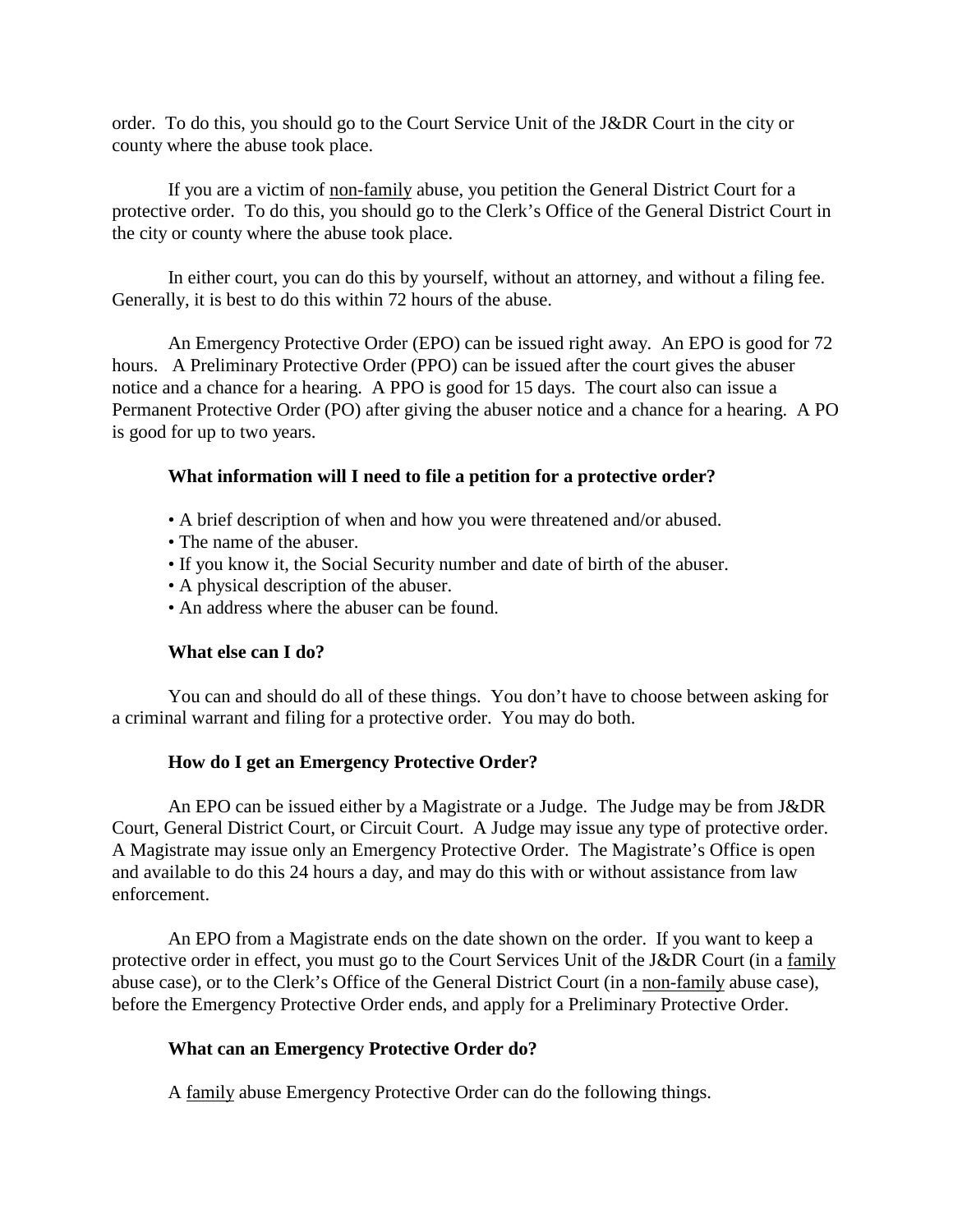- Forbid further acts of family abuse.
- Forbid further contacts with the victim, the victim's family or household members.
- Give you temporary possession of your home.
- Forbid the abuser from coming to your home.

A non-family abuse Emergency Protective Order can do the following things.

• Forbid further acts of violence, force or threat, or criminal offenses resulting in injury to person or property.

• Forbid further contacts with the victim, the victim's family or household members.

As with any protective order, an Emergency Protective Order is good and takes effect only after it has been personally served on the abuser.

#### **How do I get a Preliminary Protective Order and a Permanent Protective Order?**

If you want to keep a protective order in effect, petition for a Preliminary Protective Order and a Permanent Protective Order before the Emergency Protective Order ends. In a family abuse case, you must go to the Court Services Unit of the J&DR Court. If a non-family abuse case, you must go to the Clerk's Office of the General District Court. You can do this by yourself, without an attorney, and without a filing fee.

You will be told the date, time and place of the hearing. You should go to the hearing and tell the Judge what happened. If you file for a protective order and don't follow it through, the Judge may not think the problem is serious if you file for a protective order in the future.

If you don't apply for a protective order, or don't appear in court at your hearing, no protective order will be in effect after your Emergency Protective Order ends.

#### **What should I expect at a protective order hearing?**

You will go before a judge and under sworn testimony, describe the abuse, verbal threats and/or injury as specifically as possible. You may show the judge any photographs of injuries or property damage. You may have witnesses to the abuse testify. The abuser also is allowed to appear and testify at the hearing. You will be allowed to ask questions of the abuser, if you wish.

#### **What should I expect when I leave court?**

If a protective order is granted, get a copy of the order and make sure it says what you thought it would say. Ask a court clerk or bailiff for help if the protective order appears incorrect, is not signed, is not dated, or if boxes you thought would be checked are not checked. You should keep your copy of the protective order with you at all times. Give a copy to your supervisor at work. If children are included, make sure anyone responsible for them has a copy, including the children's schools. If you are planning or considering leaving the state, make sure you get a certified copy of your protective order from the Clerk's Office.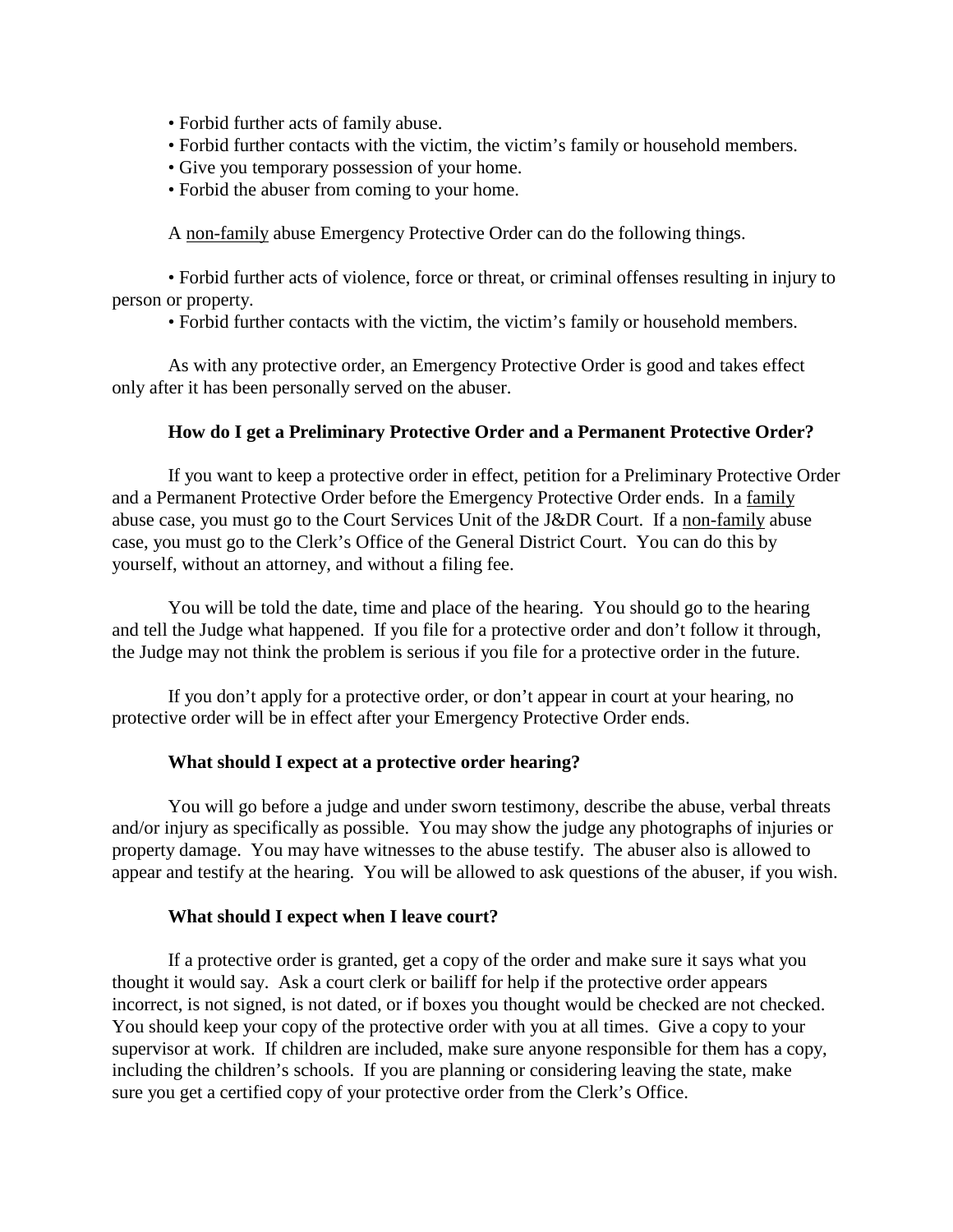# **What can a Preliminary Protective Order do?**

A family abuse Preliminary Protective Order can order the following things.

- Forbid further acts of family abuse.
- Forbid further contacts with the victim, the victim's family or household members.
- Give you temporary possession of your home.
- Forbid the abuser from coming to your home.
- Order the abuser to provide different housing for you and your children.
- Order the abuser to pay for, or refrain from terminating, certain utilities.
- Give you temporary possession of a motor vehicle.
- Forbid the abuser from using a motor vehicle.

A non-family abuse Preliminary Protective Order can order the following things.

• Forbid further acts of violence, force or threat, or criminal offenses resulting in injury to person or property.

• Forbid further contacts with the victim, the victim's family or household members.

As with any protective order, a Preliminary Protective Order is good and takes effect only after it has been personally served on the abuser.

# **What can a Permanent Protective Order do?**

A family abuse Permanent Protective Order can do all of the things that a family abuse Preliminary Protective Order can do. It also can do these things.

- Give you temporary child custody.
- Give the abuser temporary child visitation.
- Give you temporary child support.
- Order the abuser into counseling.
- Order anything else needed to protect you and your children.

A non-family abuse Permanent Protective Order can do all of the things that a non-family abuse Preliminary Protective Order can do.

As with any protective order, a Permanent Protective Order is good and takes effect only after it has been personally served on the abuser. A Permanent Protective Order can be extended for good cause shown after the initial two-year term.

# **If I get child custody in a Family Abuse Permanent Protective Order, do I need another child custody order?**

Yes. Child custody awarded in a Family Abuse Permanent Protective Order lasts only as long as the order is in effect. Usually, this is no longer than two years. Once the order is over,